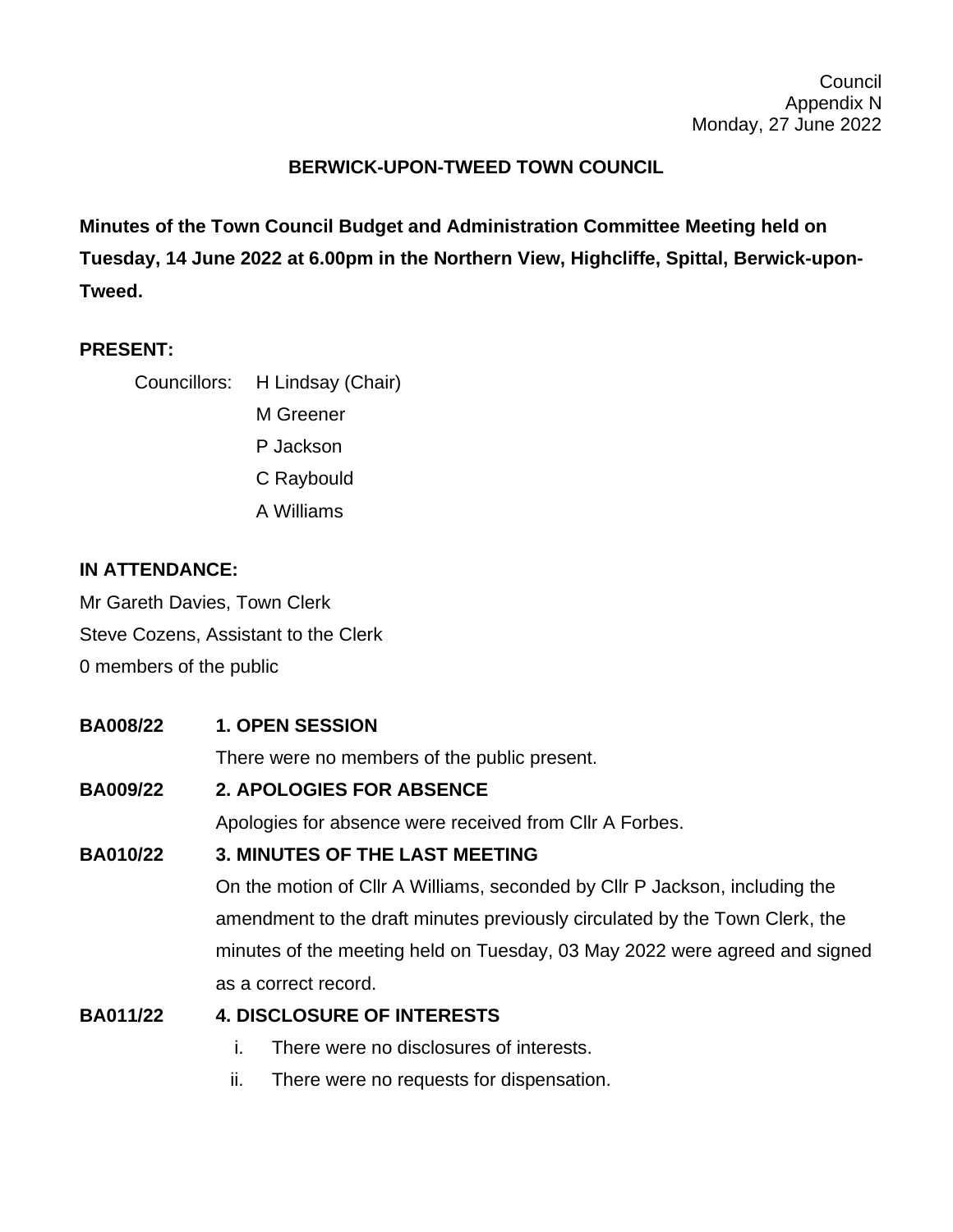| <b>BA012/22</b> | <b>5. NOTIFICATION OF PAYMENTS AND RECEIPTS</b>                                  |
|-----------------|----------------------------------------------------------------------------------|
|                 | Members asked a number of questions, after which, it was RESOLVED without        |
|                 | division to note the schedule of payments and receipts.                          |
| <b>BA013/22</b> | <b>6. BANK RECONCILIATIONS</b>                                                   |
|                 | Committee unanimously RESOLVED that the Chair sign and receive the bank          |
|                 | reconciliations for April and May 2022.                                          |
| <b>BA014/22</b> | 7. PURCHASE ORDERS                                                               |
|                 | Members asked a number of questions, after which, it was <b>RESOLVED</b> without |
|                 | division to note the Purchase Orders report.                                     |
| <b>BA015/22</b> | <b>8. QUARTER 4 REPORT</b>                                                       |
|                 | Members asked a number of questions, after which, it was RESOLVED without        |
|                 | division to note report.                                                         |
| <b>BA016/22</b> | 9. ANNUAL GOVERNANCE AND ACCOUNTABILITY RETURN (AGAR)                            |
|                 | The Committee RESOLVED without division to note report.                          |
| <b>BA017/22</b> | <b>10. INTERNAL AUDIT</b>                                                        |
|                 | The Town Clerk provided an update, after which, the Committee unanimously        |
|                 | <b>RESOLVED</b> to incorporate the responses of the Town Clerk and their         |
|                 | recommendations into the forward plan of work for the Budget and                 |
|                 | <b>Administration Committee.</b>                                                 |
| <b>BA018/22</b> | <b>11. LOCAL SERVICES</b>                                                        |
|                 | The Committee unanimously RESOLVED to note the report of the<br>i.               |
|                 | Projects Officer regarding the refurbishment of the new office.                  |
|                 | ii.<br>The Committee unanimously RESOLVED to note the update of the              |
|                 | Assistant to the Town Clerk regarding the recruitment of new staff.              |
| <b>BA019/22</b> | <b>12. SPITTAL SPLASH PARK</b>                                                   |
|                 | The Assistant to the Clerk provided an update and distributed a quote to the     |
|                 | Committee for work to the Spittal Splash Park. After which, the Committee        |
|                 | unanimously RESOLVED to recommend approval of the quote to Council and           |
|                 | further RESOLVED to make a virement from General Reserves to cover any           |

shortfall in budget provision.